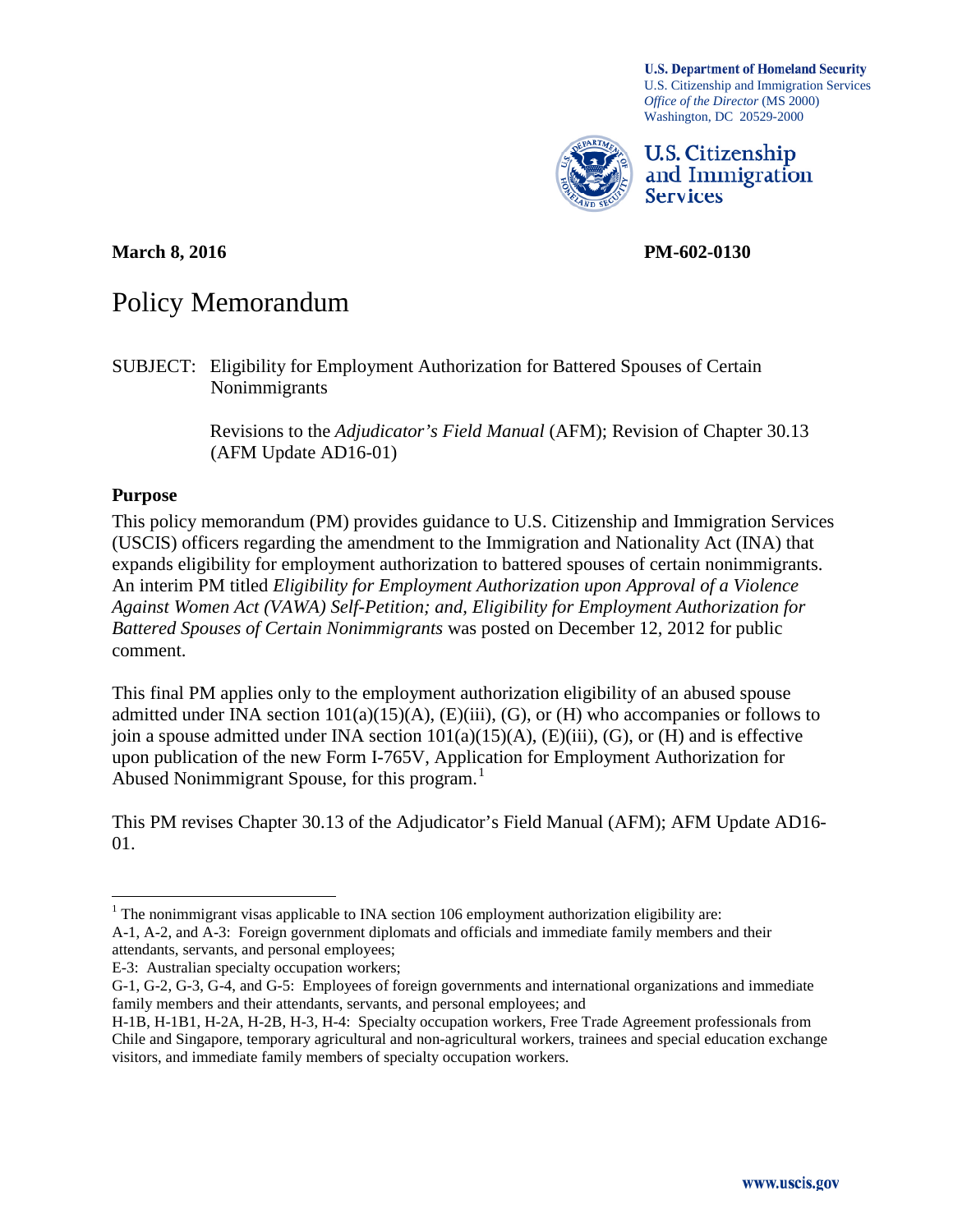#### **Scope**

Unless specifically exempted herein, this PM applies to and is binding on all USCIS employees.

## **Authorities**

- Section 814(c) of the Violence Against Women and Department of Justice Reauthorization Act of 2005 (VAWA 2005), Pub. L. 109-162 (2006).
- INA section 106.
- Title 8, Code of Federal Regulations (8 CFR) 274a.12.

### **Background**

Section 814(c) of VAWA 2005 amended the INA to provide eligibility for employment authorization to certain abused spouses of nonimmigrants admitted under INA section  $101(a)(15)(A)$ , (E)(iii), (G), or (H).<sup>[2](#page-1-0)</sup>

## **Policy**

Certain abused spouses who were last admitted to the United States under INA section  $101(a)(15)(A)$ ,  $(E)(iii)$ ,  $(G)$ , or  $(H)$  and accompanied or are following to join a principal spouse admitted under INA section  $101(a)(15)(A)$ ,  $(E)(iii)$ ,  $(G)$ , or  $(H)$  may obtain employment authorization under INA section 106. USCIS will issue employment authorization for a period of 2 years.

At the time of initial filing for employment authorization under INA section 106, credible evidence must be submitted to establish that the applicant resides in the United States and that the applicant or the applicant's child has been battered or has been the subject of extreme cruelty perpetrated by the principal nonimmigrant spouse.<sup>[3](#page-1-1)</sup> INA section 106 states that requests for employment authorization shall be handled under the procedures that apply to applicants seeking relief under INA section  $204(a)(1)(A)(iii)$ . Consistent with the description of a qualifying marital relationship in INA section 204(a)(1)(A)(iii), an applicant for employment authorization under INA section 106 must demonstrate that he or she:

- Is married to a qualifying principal nonimmigrant spouse; or
- Was married to a qualifying principal nonimmigrant spouse and
	- o The spouse died within 2 years of filing the application;
	- o The spouse lost qualifying nonimmigrant status due to an incident of domestic violence; or

<span id="page-1-0"></span><sup>&</sup>lt;sup>2</sup> INA section 106(a) states that in the case of an alien spouse admitted under subparagraph (A), (E)(iii), (G), or (H) of INA section 101(a)(15) who is accompanying or following to join a principal alien admitted under subparagraph (A), (E)(iii), (G), or (H) of such section, respectively, the Secretary of Homeland Security may authorize the alien spouse to engage in employment in the United States and provide the spouse with an "employment authorized" endorsement or other appropriate work permit if the alien spouse demonstrates that during the marriage the alien spouse or child of the alien spouse has been battered or has been the subject of extreme cruelty perpetrated by the spouse of the alien spouse.

<span id="page-1-1"></span> $3^3$ The "any credible evidence" provision of INA section 204(a)(1)(J) shall apply to applications for employment authorization for abused spouses of nonimmigrants admitted under INA section 101(a)(15)(A), (E)(iii), (G), or (H).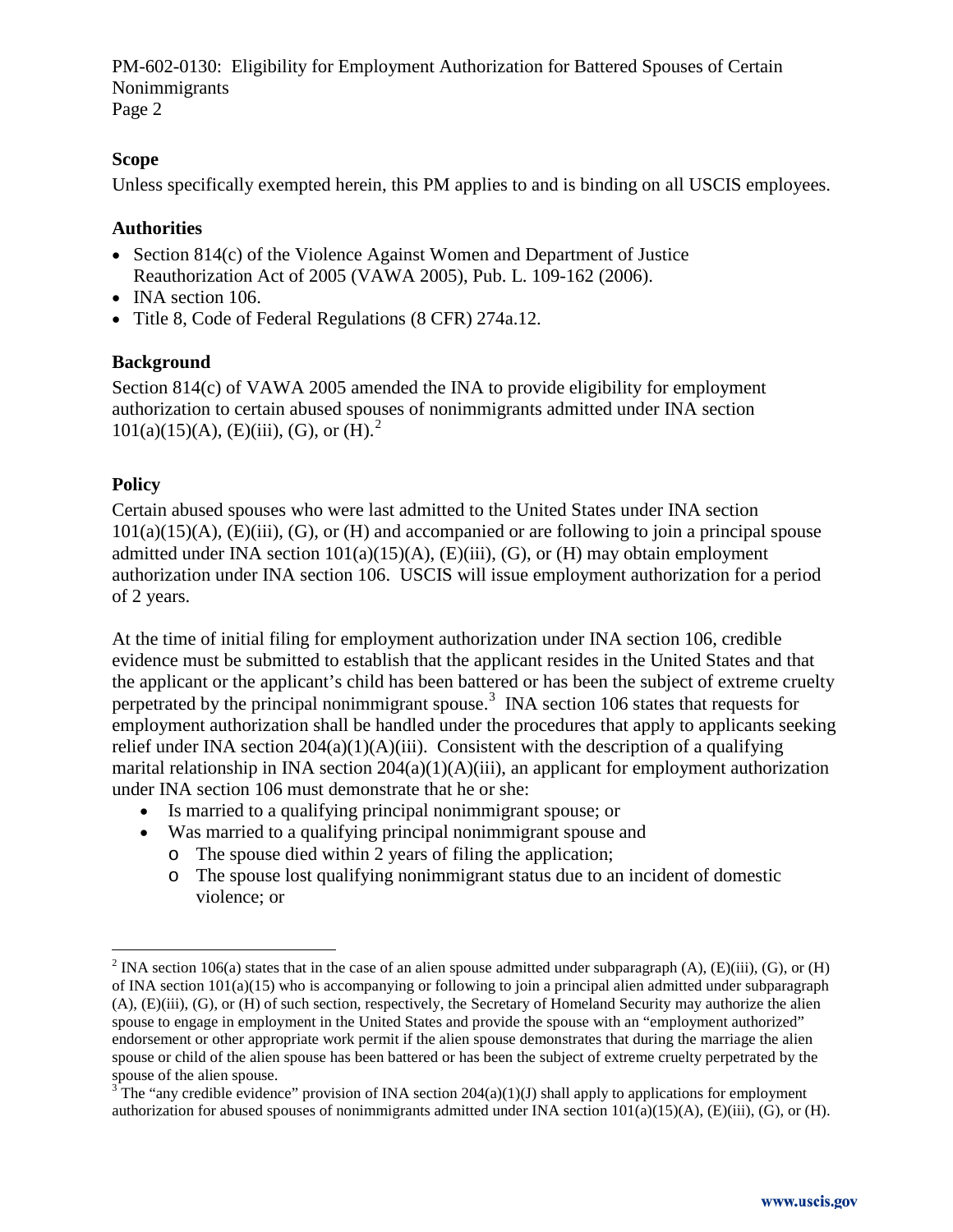$\circ$  The marriage to the principal spouse was terminated within the 2 years prior to filing for the INA section 106 employment authorization, and there is a connection between the termination of the marriage and the battery or extreme cruelty.

If the applicant remarries prior to adjudication of the application, he or she will be ineligible for initial issuance or renewal of employment authorization under INA section 106.

USCIS will consider any and all credible evidence relevant to the application. The determination of what evidence is credible and what weight is given to that evidence is within the sole discretion of USCIS.

Applicants may apply to renew their employment authorization if they continue to meet the initial filing requirements, although renewal applicants need not resubmit evidence of abuse. Employment authorization renewals will be issued in 2-year intervals.

USCIS has also elected to extend the confidentiality provisions of Title 8, United States Code, section 1367 to applicants for employment authorization under INA section 106.

#### **Implementation**

Accordingly, the AFM is revised as follows:

1. Revise Chapter 30.13 to AFM Chapter 30, entitled "Nonimmigrants in General," to read:

## **30.13 Employment Authorization for Abused Spouses of Certain Nonimmigrants**

(a) Background. INA section 106 extends eligibility for employment authorization to abused spouses of nonimmigrants admitted under INA section 101(a)(15)(A), (E)(iii), (G), or (H).

| INA section $101(a)(15)$ : |                                                                                                                                                                                                                                                           |  |
|----------------------------|-----------------------------------------------------------------------------------------------------------------------------------------------------------------------------------------------------------------------------------------------------------|--|
| (A)                        | A nonimmigrant (or Foreign government diplomats and officials,<br>immediate family members of foreign government diplomats and<br>officials, and their personal employees, attendants, or domestic workers)                                               |  |
| (E)(iii)                   | E-3 nonimmigrant (or Australian specialty occupation worker)                                                                                                                                                                                              |  |
| (G)                        | G nonimmigrant (or Foreign government or international organization<br>representative, immediate family members of foreign government or<br>international organization representatives, and their personal<br>employees, attendants, or domestic workers) |  |
| (H)                        | H nonimmigrant (or Specialty occupation worker, temporary or<br>seasonal agricultural worker, temporary non-agricultural worker,<br>trainee or special education visitor, and immediate family<br>members of specialty occupation workers)                |  |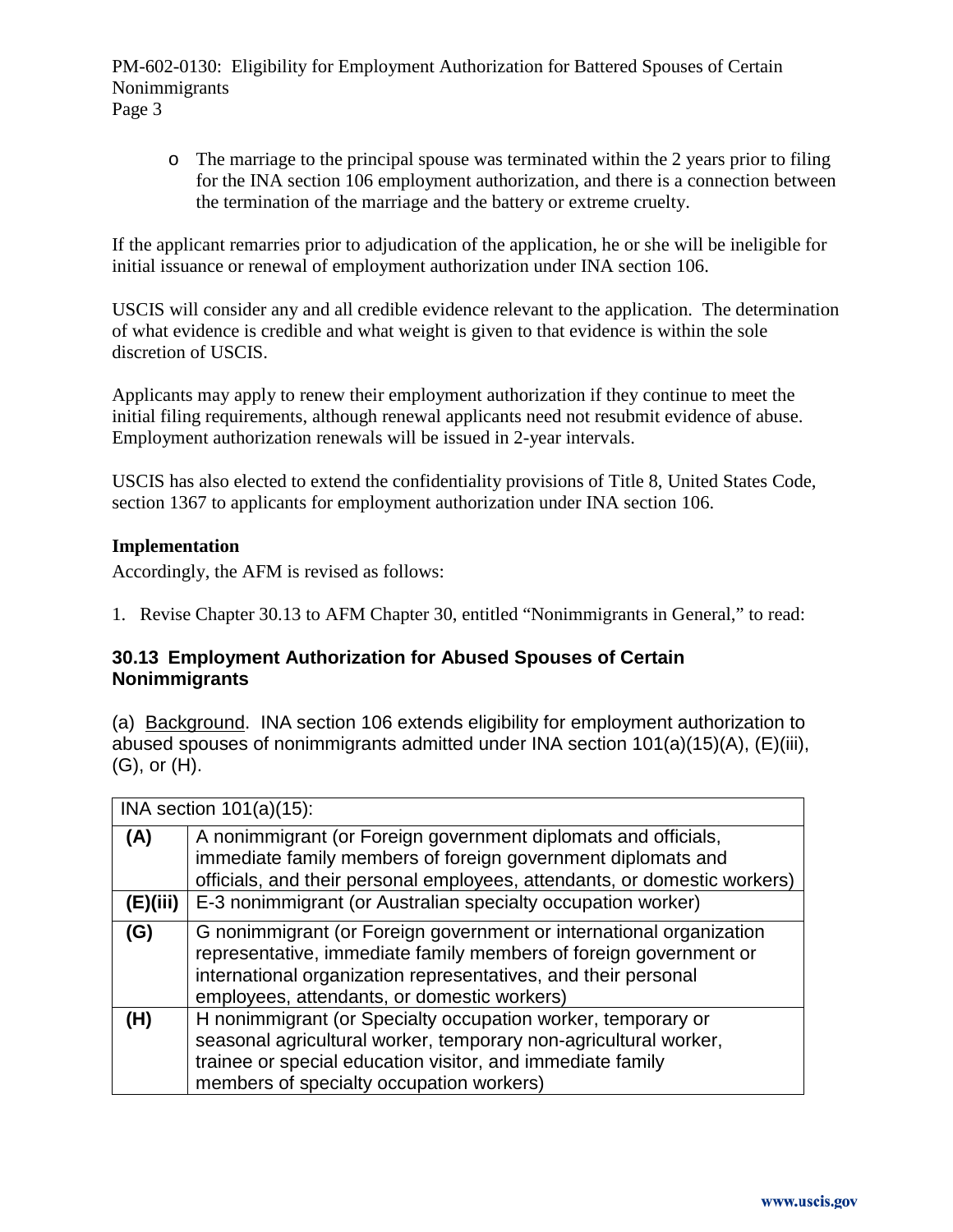*Please see INA section 101(a)(15)(A),(E)(iii), (G), and (H) for a complete listing of all of the applicable nonimmigrant categories.*

(b) Eligibility.

(1) Eligibility Requirements. To be eligible for employment authorization issued under INA section 106, credible evidence must be submitted demonstrating that the applicant:

Is the qualifying spouse who accompanied or followed to join a principal nonimmigrant admitted under INA section 101(a)(15)(A), (E)(iii), (G), or (H); The applicant must demonstrate that he or she:

- Is married to a qualifying principal nonimmigrant spouse; or
- Was married to a qualifying principal nonimmigrant spouse and
	- a. The spouse died within two years of filing the EAD application;
	- b. The spouse lost qualifying nonimmigrant status due to an incident of domestic violence; or
	- c. The marriage to the principal spouse was terminated within the two years prior to filing for the INA section106 employment authorization, and there is a connection between the termination of the marriage and the battery or extreme cruelty. (See AFM 21.14(q)(2) for additional guidance);
- Was last admitted as a nonimmigrant under INA section  $101(a)(15)(A)$ ,  $(E)(iii)$ , (G), or (H);
- Was battered or has been subjected to extreme cruelty perpetrated by the principal nonimmigrant spouse during the marriage and after admission as a nonimmigrant under INA section 101(a)(15)(A), (E)(iii), (G), or (H); and
- **Currently resides in the United States.**

If the applicant remarries prior to adjudication of the application, he or she will be ineligible for initial issuance or renewal of employment authorization under INA section 106.

(c) Filing Requirements. Applicants must file the Form I-765V, Application for Employment Authorization for Abused Nonimmigrant Spouse, in accordance with the form's instructions.

(1) Supporting Documentation. The application for employment authorization under INA section 106 must include:

- Evidence of applicant's admission in qualifying nonimmigrant status;
- **Evidence of principal spouse's admission in qualifying nonimmigrant status**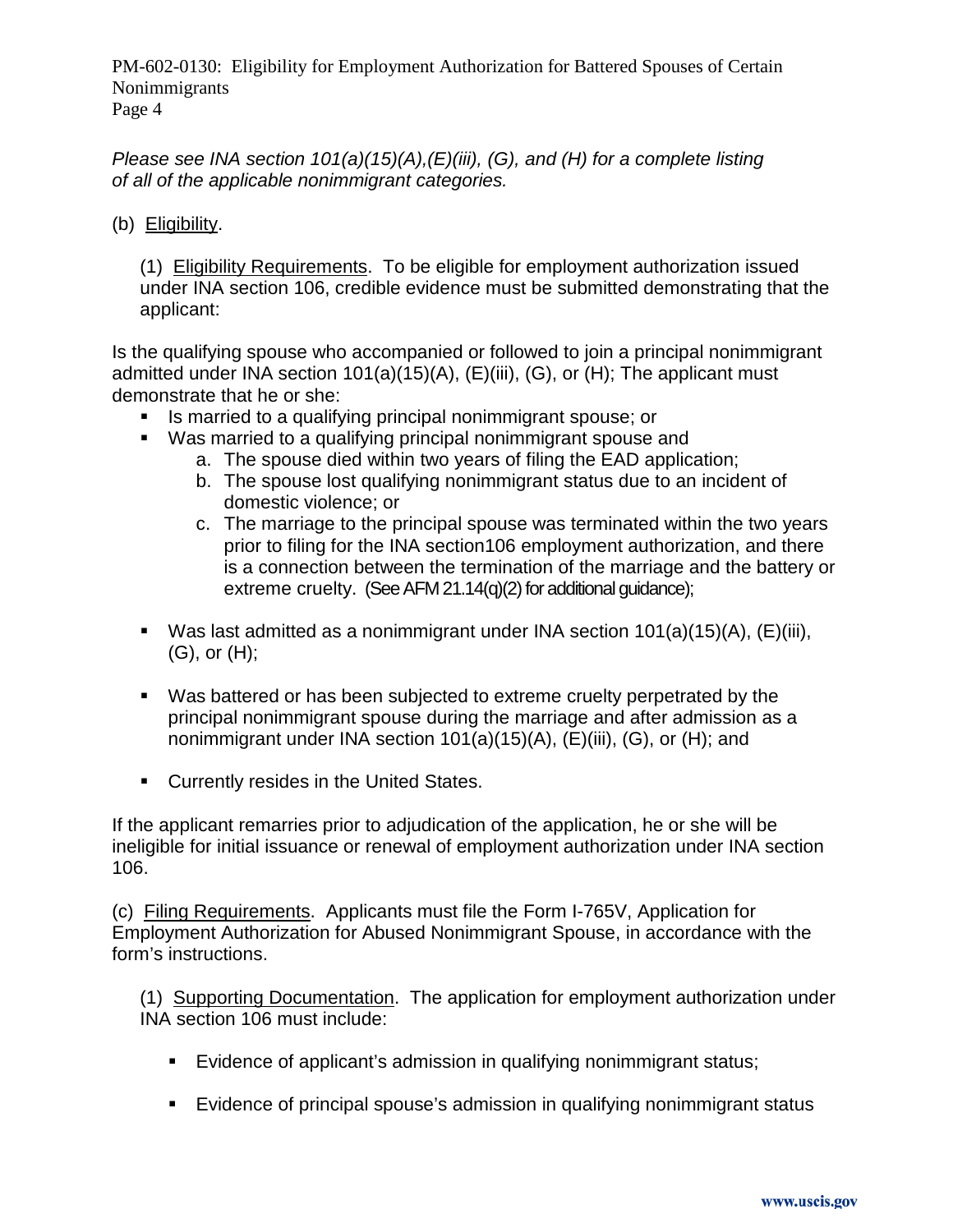*(Note*: Although the applicant may not be able to provide documentary evidence of her/his spouse's nonimmigrant status, the applicant must provide some identifying evidence such as name, place of birth, country of birth, date of birth, date of entry into the United States, I-94 number, employer, etc. Officers will conduct a search of the appropriate electronic systems to attempt to verify the qualifying nonimmigrant status of the spouse.);

- Evidence of qualifying spousal relationship with the principal nonimmigrant;
- **Evidence of applicant's current residence in the United States; and**
- Evidence of abuse, such as police reports, court records, medical records, reports from social service agencies, or affidavits. If there is a protective court order in place, a copy should be submitted.

(2) Consideration of Evidence. USCIS will consider any credible evidence relevant to the application. The determination of what evidence is credible and what weight is given to that evidence is within the sole discretion of USCIS.

### (d) Adjudicative Process.

The adjudicating officer must ensure the applicant has met the following requirements prior to approving the Form I-765V:

- Completed and signed Form I-765V in accordance with 8 CFR 103.2(a)(2);
- **Submitted the required passport-style color photographs;**
- Resides in the United States;
- **Provided evidence of applicant's qualifying admission;**
- **Provided evidence of the qualifying spousal relationship;**
- **Provided evidence of the abusive spouse's qualifying nonimmigrant status; and**
- **Provided evidence of the qualifying battery or extreme cruelty that occurred** during the marriage and after most recent admission to the United States as a nonimmigrant under INA section 101(a)(15)(A), (E)(iii), (G), or (H).

(e) Approval. If the applicant has met these requirements, the Form I-765V will be approved for employment authorization under INA section 106. Employment authorization will be issued under one of the following codes:

 $\bullet$  (c)(27) as the abused spouse of an A nonimmigrant;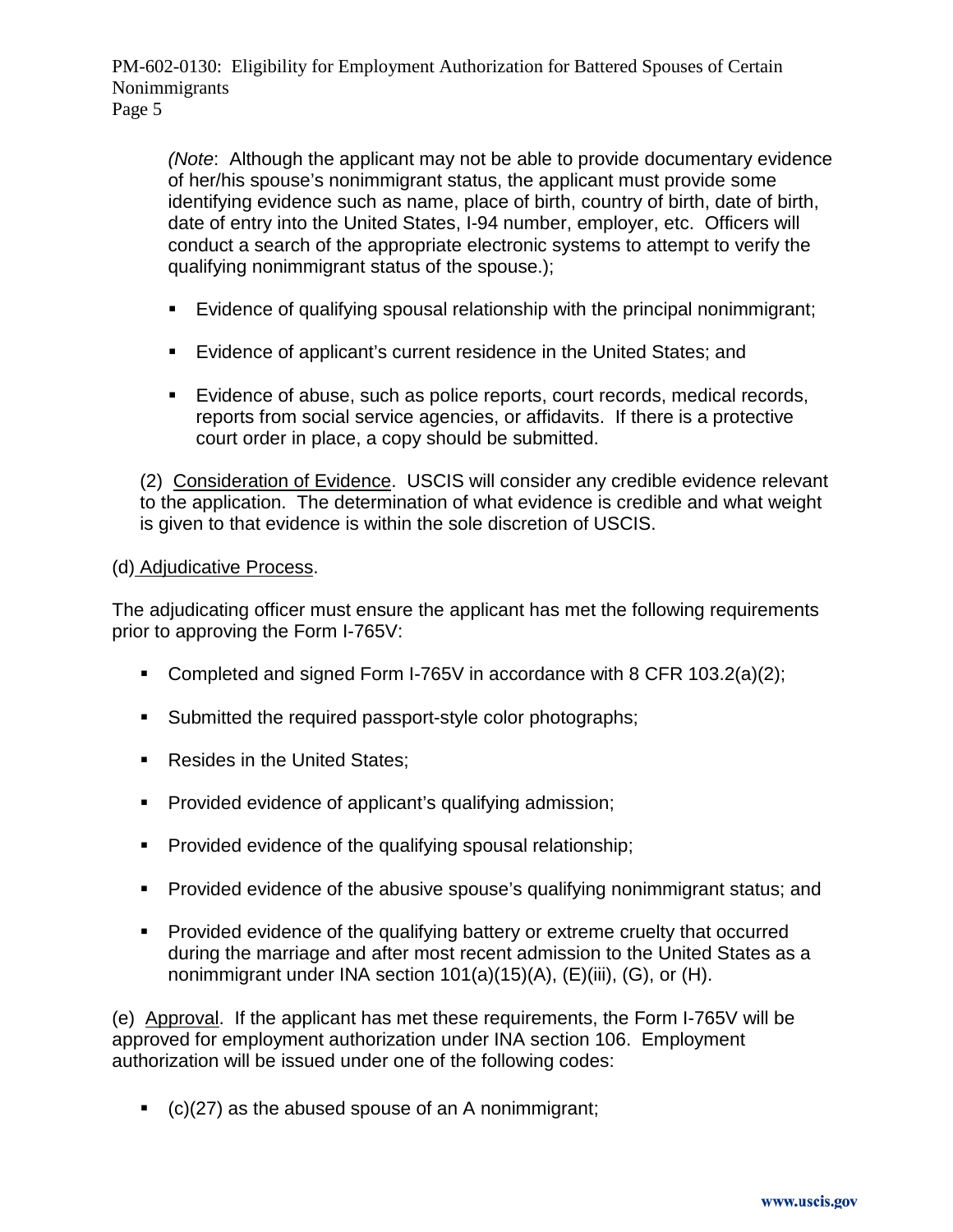- $\bullet$  (c)(28) as the abused spouse of an E(iii) nonimmigrant;
- (c)(29) as the abused spouse of a G nonimmigrant; or
- (c)(30) as the abused spouse of an H nonimmigrant.

(f) Validity Period of Employment Authorization Document (EAD). USCIS will issue the EAD for a period of two years.

(g) Renewals. USCIS may approve requests for renewals of an INA section 106 EAD in two-year intervals. The application for renewal of employment authorization under INA section 106 must include:

- Completed and signed Form I-765V in accordance with 8 CFR 103.2(a)(2);
- The required passport-style color photographs;
- **Evidence of applicant's current residence in the United States;**
- Evidence the principal nonimmigrant maintains valid immigration status under INA section 101(a)(15)(A), (E)(iii), (G), or (H) on the date of filing the EAD renewal application (*Note*: An application for EAD renewal may also be filed within two years of the date of the principal nonimmigrant's death, within two years of the principal nonimmigrant's loss of status as a result of an incident of domestic violence, or within two years of the termination of the marriage if there is a connection between the termination of the marriage and the battery or extreme cruelty .); and
- **Evidence of previous EAD issued under INA section 106.**

If the renewal applicant is unable to provide evidence that the principal nonimmigrant maintains valid immigration status under INA section 101(a)(15)(A), (E)(iii), (G), or (H), officers will conduct a search of the appropriate electronic systems to attempt to verify the principal nonimmigrant's status.

If the applicant remarries prior to adjudication of the Form I-765V, he or she will be ineligible to renew employment authorization under INA section 106.

Unless otherwise requested by USCIS, renewal applicants need not submit any additional documentation.

(h) Denials. There is no appeal from the denial of Form I-765V.